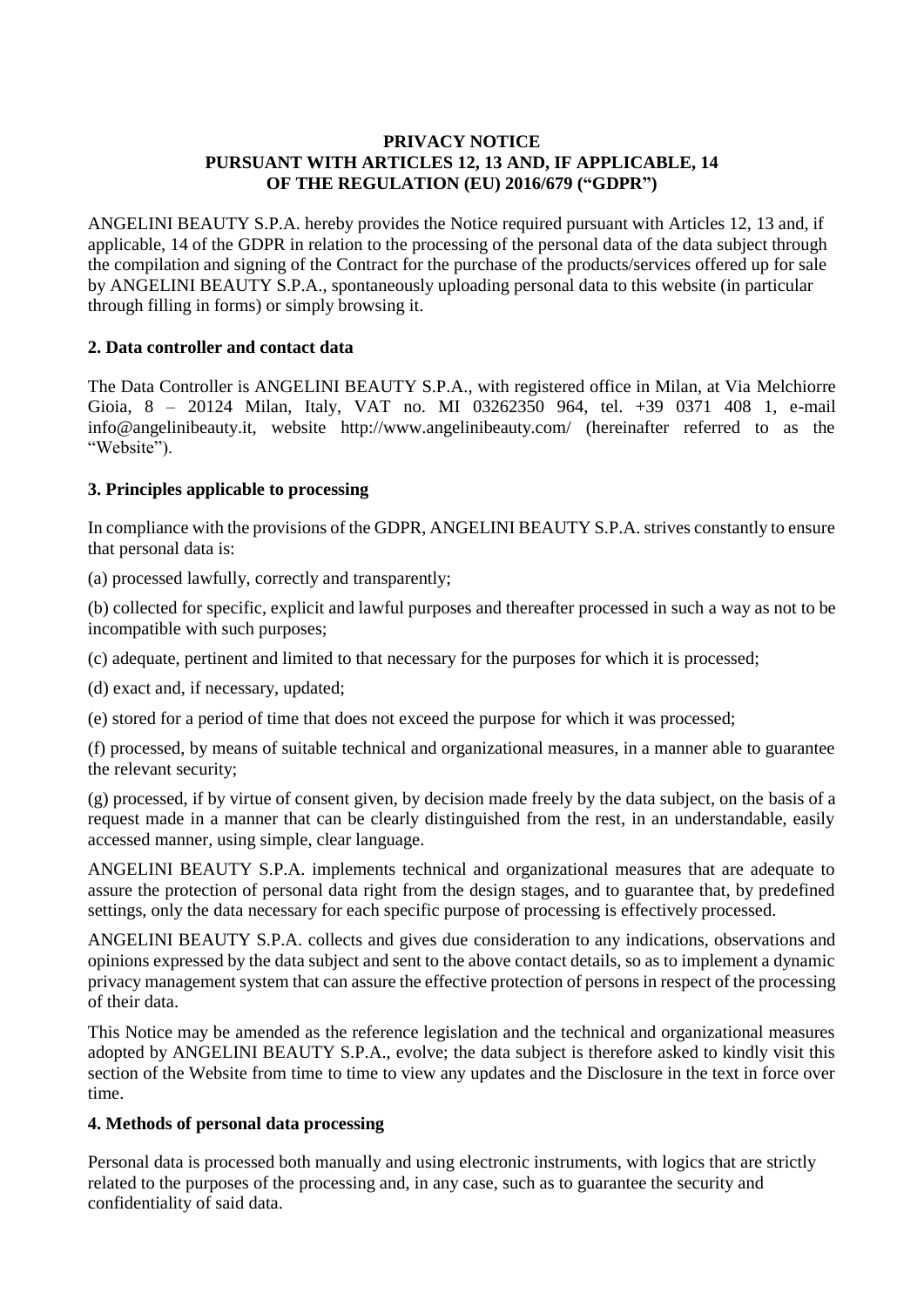## **5. Purposes and legal basis of personal data processing**

## **(5a) Purposes for which data processing is necessary**

The personal data supplied by the data subject is mainly processed for the execution of the Contract and the management, more generally, of the relationship arising from the Contract and, if applicable, to allow the data subject to take part in prize-giving events organized by Angelini Beauty S.p.A. or to use the services offered through the Website or respond to specific requests made by the data subject, including through the "CONTACTS" section.

The conferral of data for the processing in question is mandatory; therefore, failure, partial or inexact conferral of such data will make it impossible to stipulate and/or execute the Contract and for the data subject to use the products/services offered by ANGELINI BEAUTY S.P.A. or take part in the prizegiving events indicated above or receive a reply to the requests sent.

The legal basis for the processing carried out in connection with the above-specified purposes is to execute precontractual or contractual undertakings.

The personal data supplied by the data subject may also be processed if this should be necessary to fulfill a legal obligation to which ANGELINI BEAUTY S.P.A. is subject, to safeguard the vital interests of the data subject or another natural person or to pursue the legitimate interest of ANGELINI BEAUTY S.P.A. itself or third parties, as long as the interests or rights and fundamental freedoms of the data subject do not prevail; in these cases too, the conferral of data is mandatory.

The legal basis for the processing carried out in connection with the above purposes is to execute legal obligations or the legitimate interest of ANGELINI BEAUTY S.P.A. or a third party.

### **(5b) Additional purposes of processing following specific, express consent by the data subject**

In addition to for the above purposes of processing, the personal data conferred/acquired may also be processed, after obtaining consent by the data subject, to be expressed by checking the box «I agree» on the Contract or Website (or using the other social or web applications of ANGELINI BEAUTY), also to carry out market research or make commercial and promotional communications over the telephone (including using the mobile telephone number supplied) and automated contact systems (e-mail, SMS, MMS, fax, etc.) about ANGELINI BEAUTY products/services or those of other companies of the Group of which ANGELINI BEAUTY is a member.

Additionally, upon obtaining consent by the data subject, the data will be processed by ANGELINI BEAUTY for profiling for marketing purposes, and, therefore, for example to send advertising messages and other targeted commercial information, in line with the data subject's preferences, their tastes and consumer habits. The data collected may be enriched and cross-matched with data obtained from other sources (e.g. browsing data on other ANGELINI BEAUTY websites) in order to create a single profile of the data subject on the basis of which to send customized advertising using automated contact means and on all devices.

Consent for the purposes of processing indicated under this point (5b) is optional; therefore, following a potential refusal, data will only be processed for the purposes indicated under point (5a) above, save as specified below in reference to the legitimate interests of the data controller or third parties.

The legal basis for the data processing for marketing and marketing profiling purposes is the consent given by the data subject.

## **6. Categories of personal data processed**

The processing carried out by ANGELINI BEAUTY, both to execute the Contract and by virtue of express consent given by the data subject, does not generally regard special categories of personal data (which disclose racial or ethnic origin, political opinions, religious beliefs, health or sexual orientation, etc.), nor genetic and biometric data or legal data (relative to criminal convictions and offenses).

However, it cannot be excluded that in order to fulfill obligations stemming from the Contract, ANGELINI BEAUTY may be required to store and/or process special data, such as that relating to health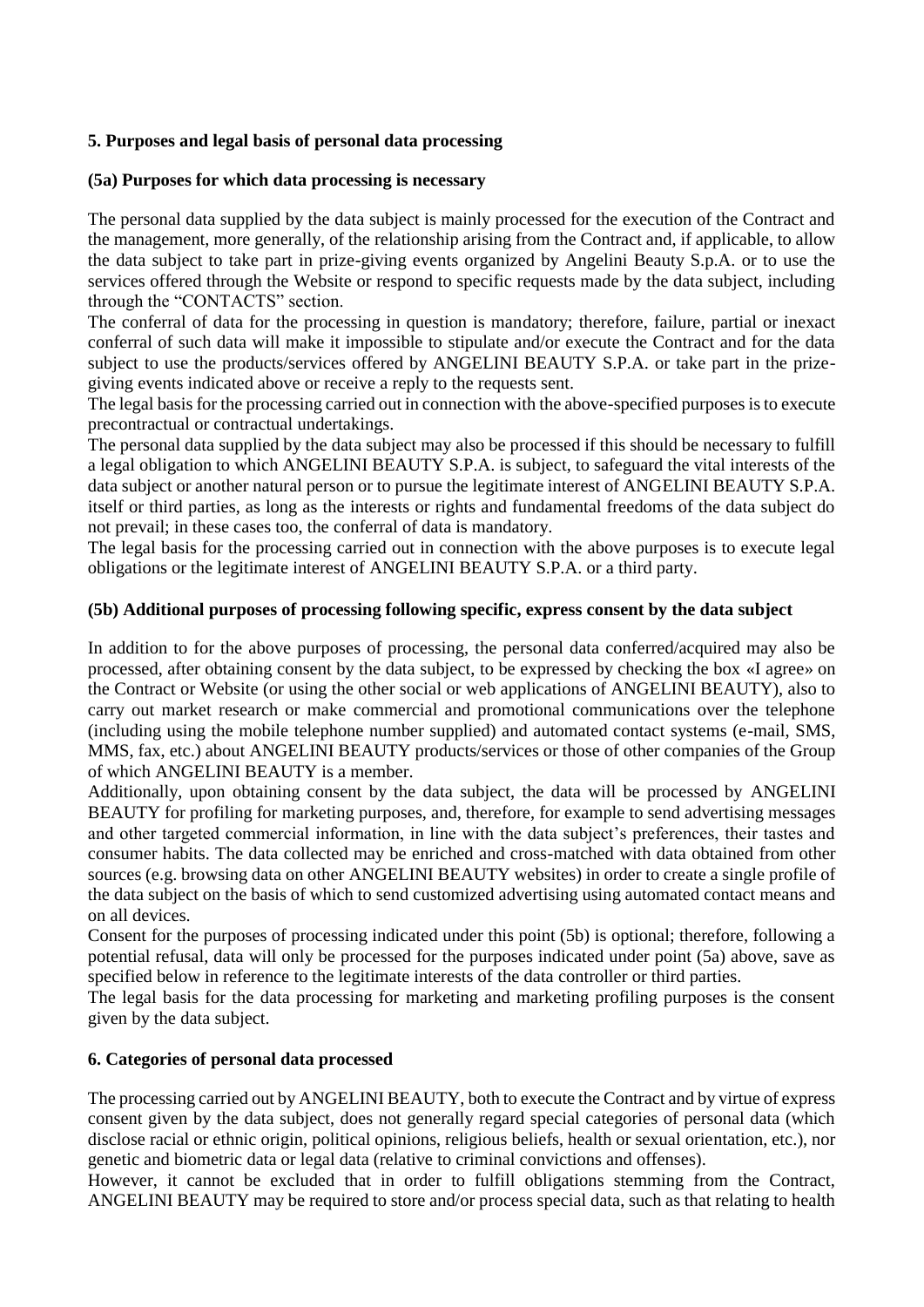(e.g. if a person has allergies) of the data subject or third parties. The legal basis for the processing of special data consists of the explicit consent given by the data subject or third party or the ascertainment, exercise or defense of a right in a court of law.

ANGELINI BEAUTY also processes browsing data. The computer systems and software procedures used to operate the websites, during normal operation, acquire certain personal data, the transmission of which is implicit in the use of Internet communication protocols. This is information that is not collected to be associated with subjects who are identified, but which, by nature, may enable the identification of the data subject. This category of information includes geolocation data, IP addresses, browser type, operating system, domain name and addresses of websites from which access is obtained or exit, information about the pages visited by the users within the website, time of access, time spent on the individual page, analysis of internal paths and other parameters relative to the user's IT environment and operating system. This is, therefore, information that, by nature, through processing and association with data held by third parties, may make it possible to identify the users.

# **7. Source of personal data**

The personal data processed by ANGELINI BEAUTY is collected directly by ANGELINI BEAUTY from the data subject when and while browsing the Website (or using other social or web applications pertaining to ANGELINI BEAUTY) or filling in the registration form or, also through commercial representatives, during or after stipulating the Contract at the time of its execution, or from public sources. As specified above, in order to fulfill the obligations arising from the Contract, ANGELINI BEAUTY S.P.A. may store and/or process data, in particular relating to browsing and potentially also special data, of the data subject or third parties, available to or acquired by the data subject, upon obtaining the consent of said third parties.

# **8. Legitimate interest**

The legitimate interest of the data controller or third parties may constitute a valid legal basis of the processing, as long as the interests or rights and fundamental freedoms of the data subject do not prevail. As a general rule, such legitimate interest may exist where there is a pertinent, appropriate relationship between the data controller and the data subject, for example when the data subject is a customer of the data controller. More specifically, ANGELINI BEAUTY has a legitimate interest to process the personal data of the data subject: to prevent fraud, for direct marketing purposes (if Angelini Beauty S.p.A. uses, for the direct sale of its products or services, the e-mail addresses provided by the data subject during similar services to those concerned by the sale and the data subject does not object to the processing), to ensure the free movement of such data within the entrepreneurial Group to which ANGELINI BEAUTY belongs for administrative and accounting purposes, or relative to traffic, in order to guarantee the security of the networks and information, i.e. the capacity of a network or system to withstand unforeseen events or unlawful acts that may compromise the availability, authenticity, integrity and confidentiality of the data.

## **9. Transfer of personal data**

## **(9a) Communication of personal data - categories of recipients**

In addition to being carried out by employees and sundry collaborators of ANGELINI BEAUTY (who have been authorized to perform the processing by virtue of suitable written operating instructions, in order to guarantee data confidentiality and security), certain processing operations may also be carried out by third parties to which ANGELINI BEAUTY entrusts such activities, or part thereof, functional to the purposes described under point (5a) and, therefore, both in the fulfillment of contractual and legal obligations, including, worthy of mention but naturally merely by way of example: commercial and/or technical partners; companies providing banking and financial services; companies providing document archiving services; debt collection companies, auditing companies and those certifying financial statements ratings companies; subjects providing ANGELINI BEAUTY with professional assistance and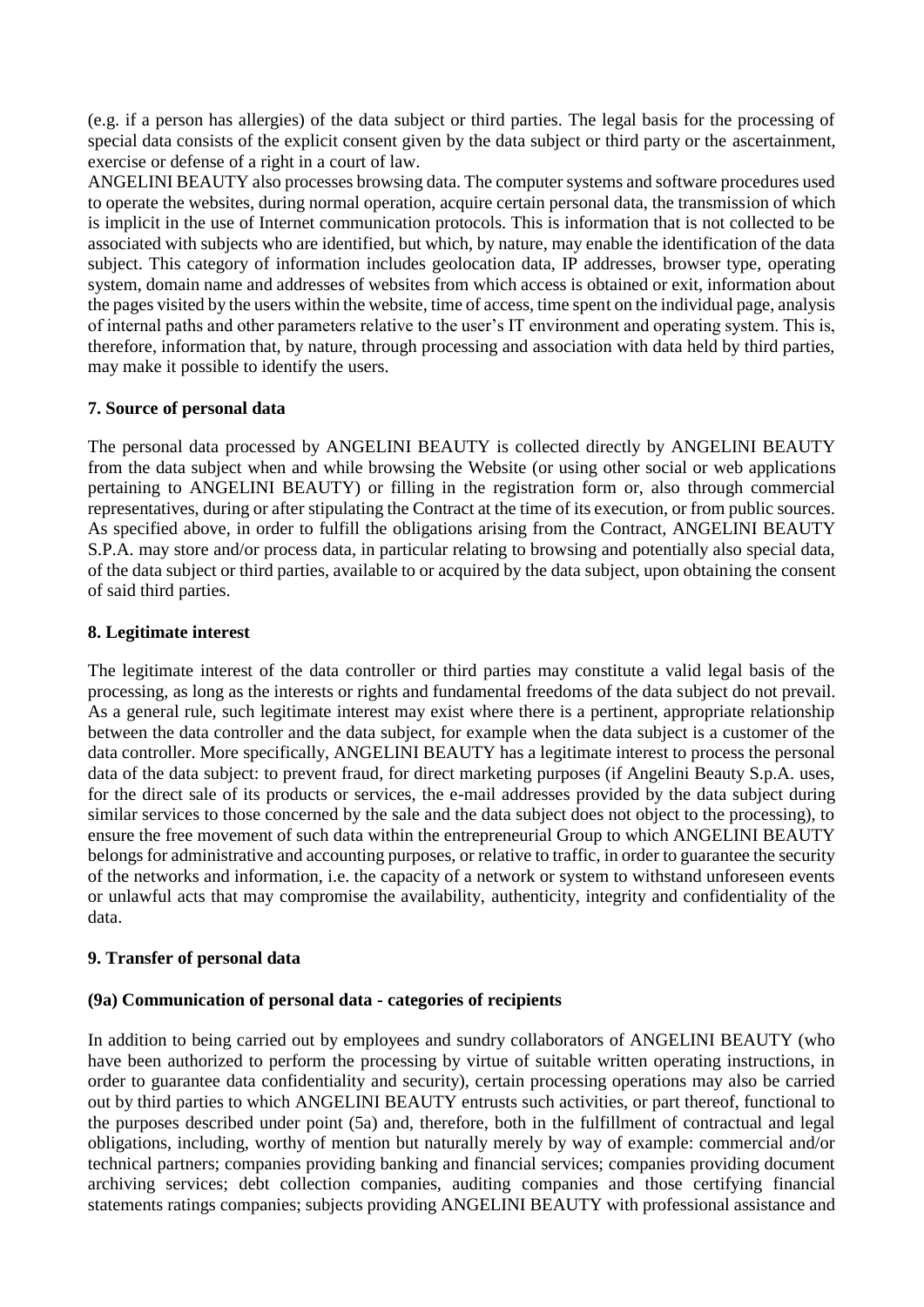consultancy; companies offering customer care activities; factoring companies, loan securitization companies or other forms of transfers of receivables; companies of the Group to which ANGELINI BEAUTY belongs; subjects providing commercial information; IT service companies. The subjects belonging to said categories process the personal data as autonomous data controllers or data processors, with reference to specific processing operations that come under the scope of the contractual provisions that the subjects themselves provide in the favor/interests of ANGELINI BEAUTY; ANGELINI BEAUTY gives data processors specific written operating instructions, with specific reference to the adoption of suitable security measures, so as to be able to guarantee data confidentiality and security. Some processing operations may be carried out by third parties to whom ANGELINI BEAUTY S.P.A. entrusts certain activities or part thereof, also functionally to the purposes pursuant to point (5b), including, worthy of mention but naturally merely by way of example: commercial and/or technical partners; companies institutionally providing marketing services; advertising agencies; subjects providing assistance and consultancy with reference to competitions and prize-giving events. The subjects belonging to said categories process the personal data as autonomous data controllers or data processors, with reference to specific processing operations that come under the scope of the contractual provisions that the subjects themselves provide in the favor/interests of ANGELINI BEAUTY S.P.A.; ANGELINI BEAUTY S.P.A. gives data processors specific written operating instructions, with specific reference to the adoption of suitable security measures, so as to be able to guarantee data confidentiality and security. By submitting a written request to the office of ANGELINI BEAUTY S.P.A., a list is available, updated periodically, of the autonomous data controllers and data processors with which ANGELINI BEAUTY S.P.A. entertains relations.

Personal data may also be disclosed, if so requested, to the competent authorities, in fulfillment of obligations deriving from essential provisions of the law.

### **(9b) Transfer of personal data to third countries**

The personal data of the data subject may also be transferred abroad, both to European Union Member States and outside the European Union and, in this latter case, either on the basis of a decision of adequacy or under the scope of and with the suitable guarantees envisaged by the GDPR (therefore, in particular, in the presence of data protection type contractual clauses approved by the European Commission) or, outside the above hypotheses, where one or more of the derogations envisaged by the GDPR applies (in particular by virtue of explicit consent by the data subject or for the execution of the Contract stipulated by the data subject or for the execution of a contract stipulated between ANGELINI BEAUTY and another natural person or legal entity in the favor of the data subject). In the event of data transfer to countries outside the European Union, the data subject is allowed, by sending a written request to this effect to the office of ANGELINI BEAUTY, to find out which countries and the suitable guarantees given, or the derogations, that make the cross-border processing legitimate. It is agreed that in the event of the transfer of data outside the European Union, the data subject can in any case make any requests relating to the data, including to exercise the rights granted him by the GDPR, by contacting ANGELINI BEAUTY.

#### **10. Personal data retention period**

For the purposes pursuant to point (5a) above, the retention period for the personal data given by the data subject and the consequent potential processing thereof coincides with the period for statute-barring of the rights/duties (legal, tax, etc.) arising from the Contract: this tends to be 10 years, save for any onset of events that would interrupt statute-barring and effectively consequently extend said period.

For the purposes pursuant to point (5b) above, the storage period of data given by the data subject and the consequent potential processing thereof ends when the consent given previously by the data subject is revoked or, for lack of such, in any case once 24 months have passed in respect of the purpose of carrying out direct marketing and 12 months for profiling for direct marketing.

#### **11. Rights of the data subject and how to exercise them**